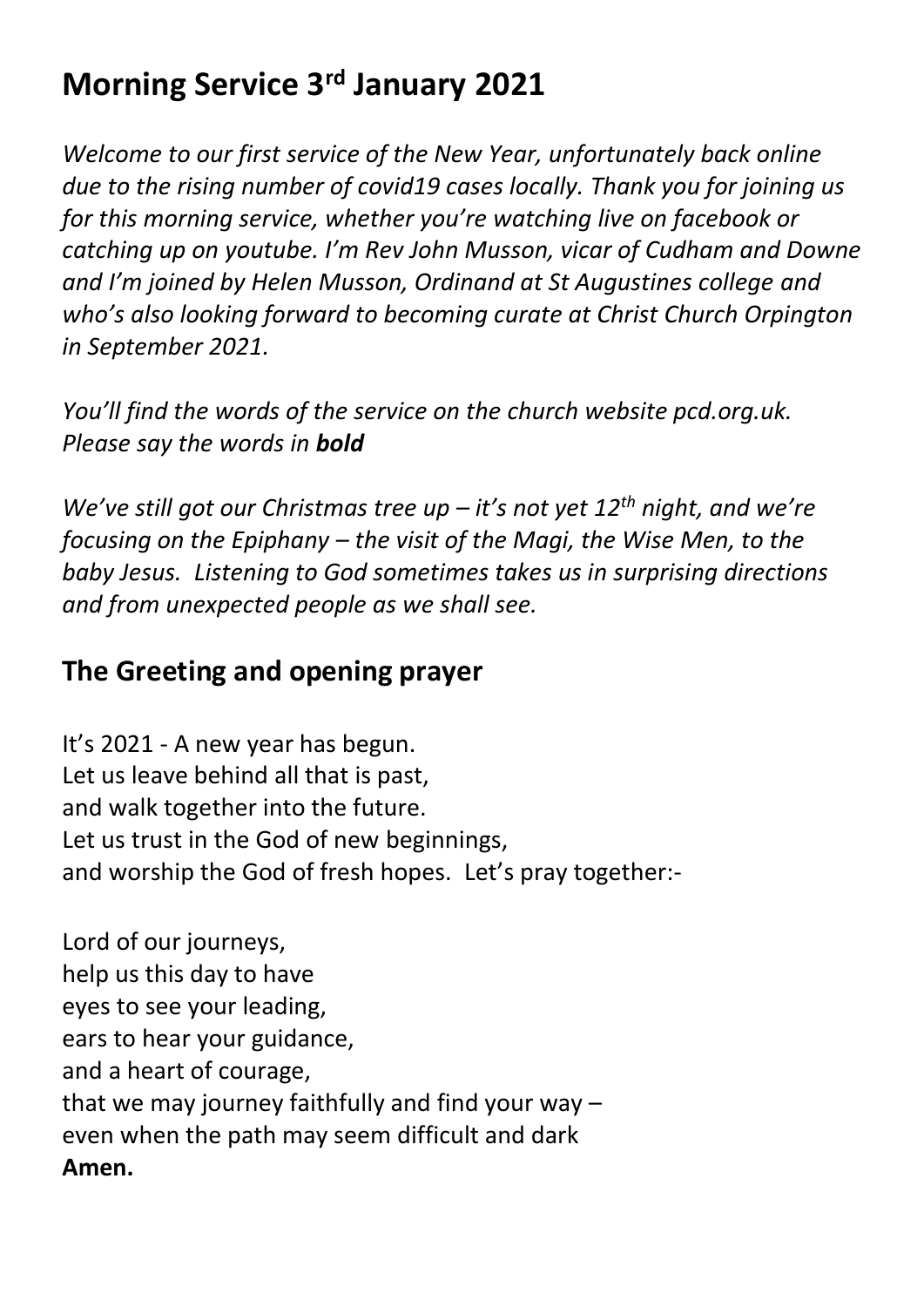Glorious Lord, we your sons and daughters come together into your kingly presence. We lift our eyes to you, seeking your guiding light and offering up our gifts of worship and praise. **Amen.**

#### **HYMN – as with gladness**

- **1 As with gladness men of old did the guiding star behold, as with joy they hailed its light, leading onward, beaming bright; so, most gracious Lord, may we evermore be led to thee.**
- **2 As with joyful steps they sped, to that lowly manger-bed, there to bend the knee before him whom heaven and earth adore; so may we with willing feet ever seek thy mercy-seat.**
- **3 As they offered gifts most rare at that manger rude and bare, so may we with holy joy, pure and free from sin's alloy, all our costliest treasures bring, Christ, to thee, our heavenly King.**
- **4 Holy Jesu, every day keep us in the narrow way, and, when earthly things are past, bring our ransomed souls at last where they need no star to guide, where no clouds thy glory hide.**
- **5 In the heavenly country bright**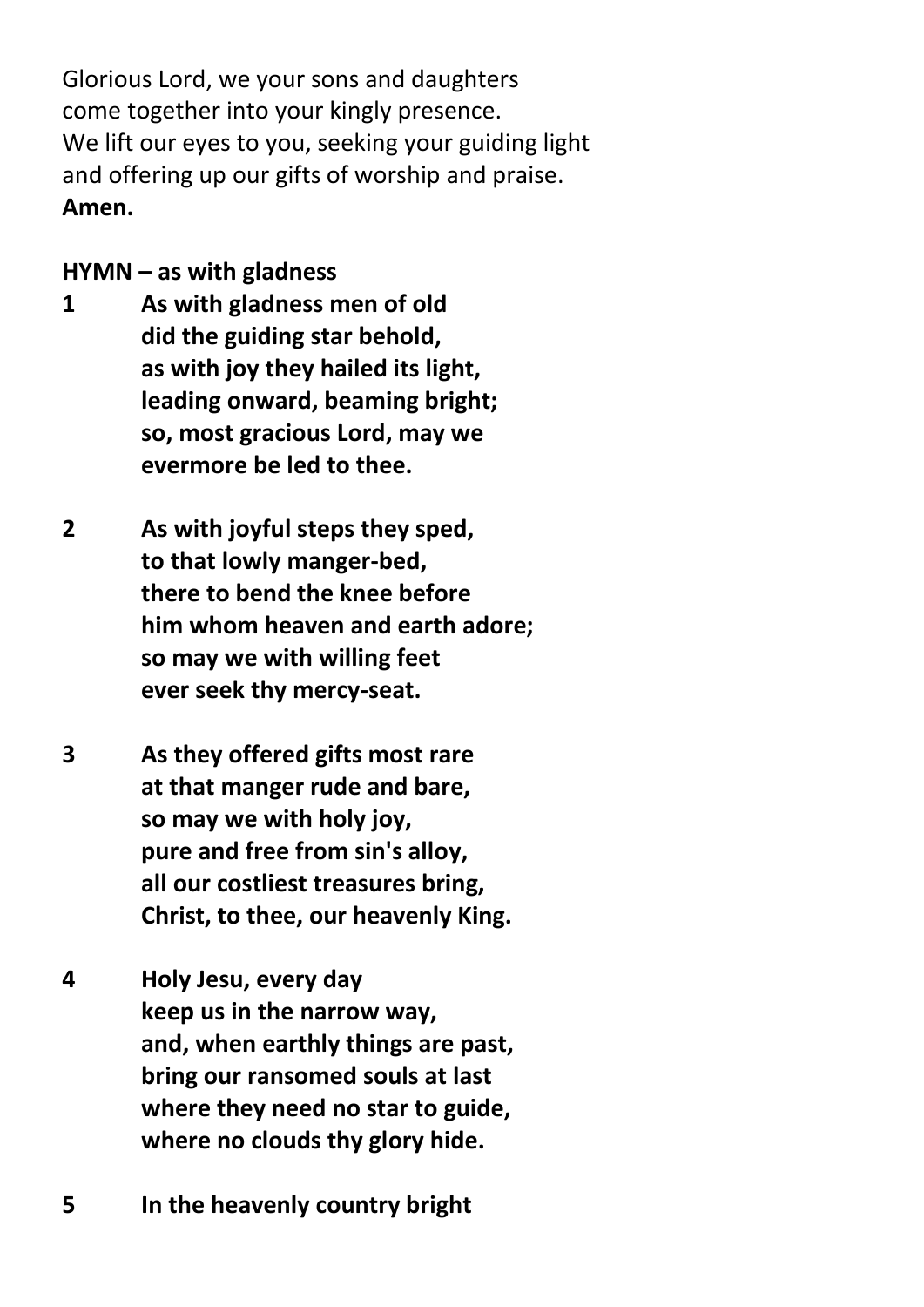**need they no created light; thou its light, its joy, its crown, thou its sun which goes not down; there for ever may we sing alleluias to our King.**

### *We now spend time reflecting on our need to say sorry and to hear God forgive us. We shall be hearing in our bible reading how the wise men first of all looked in the wrong place:-*

Lord, just as the wise men set out into new territory in search of you, help us to step out of life's narrow tramlines. **Forgive us for seeking you only in areas we know and in which we are comfortable**.

In their day, the wise men were outsiders, yet were guided by a star and spoken to in a dream; their steps directed for your purpose. **Forgive us when we fail to see – or even dismiss – your leading from unexpected places and unlikely people.**

*(a moment to pause and reflect)*

**Lord, forgive us. Widen our vision and expand our minds to search and discern you in all places and people, that we may be drawn closer to you. Amen.**

Father God, you sent your Son Jesus Christ to be born in a lowly manger; a heavenly king worshipped by earthly kings, yet destined to walk to the cross.

Through his blood shed on the cross: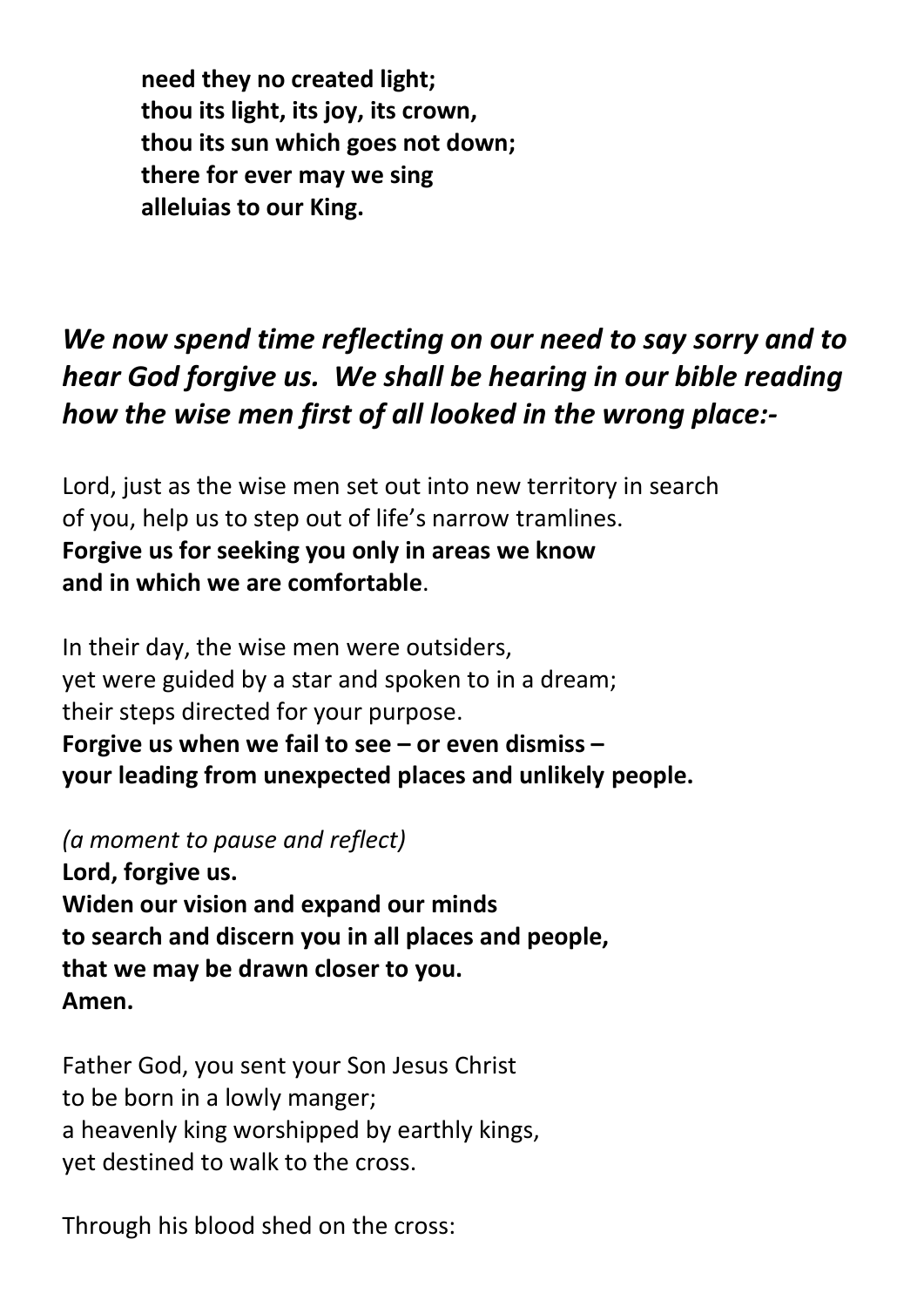we are forgiven.

Thanks be to God. **Amen.**

### **Prayer for Today – Epiphany**

Creator of the heavens, who led the wise men by a star to worship the Christ-child: guide and sustain us,

that we may find our journey's end in Jesus Christ our Lord. **Amen.**

### **Bible Reading: Matthew 2:1-12**

**2** After Jesus was born in Bethlehem in Judea, during the time of King Herod, Magi from the east came to Jerusalem  $^2$  and asked, 'Where is the one who has been born king of the Jews? We saw his star when it rose and have come to worship him.'

<sup>3</sup> When King Herod heard this he was disturbed, and all Jerusalem with him. <sup>4</sup> When he had called together all the people's chief priests and teachers of the law, he asked them where the Messiah was to be born. <sup>5</sup> 'In Bethlehem in Judea,' they replied, 'for this is what the prophet has written:

6 '"But you, Bethlehem, in the land of Judah,

 are by no means least among the rulers of Judah; for out of you will come a ruler

who will shepherd my people Israel."'

 $7$ Then Herod called the Magi secretly and found out from them the exact time the star had appeared.  $8$  He sent them to Bethlehem and said, 'Go and search carefully for the child. As soon as you find him, report to me, so that I too may go and worship him.'

 $9$  After they had heard the king, they went on their way, and the star they had seen when it rose went ahead of them until it stopped over the place where the child was.  $10$  When they saw the star, they were overjoyed. <sup>11</sup>On coming to the house, they saw the child with his mother Mary, and they bowed down and worshipped him. Then they opened their treasures and presented him with gifts of gold, frankincense and myrrh. <sup>12</sup> And having been warned in a dream not to go back to Herod. they returned to their country by another route.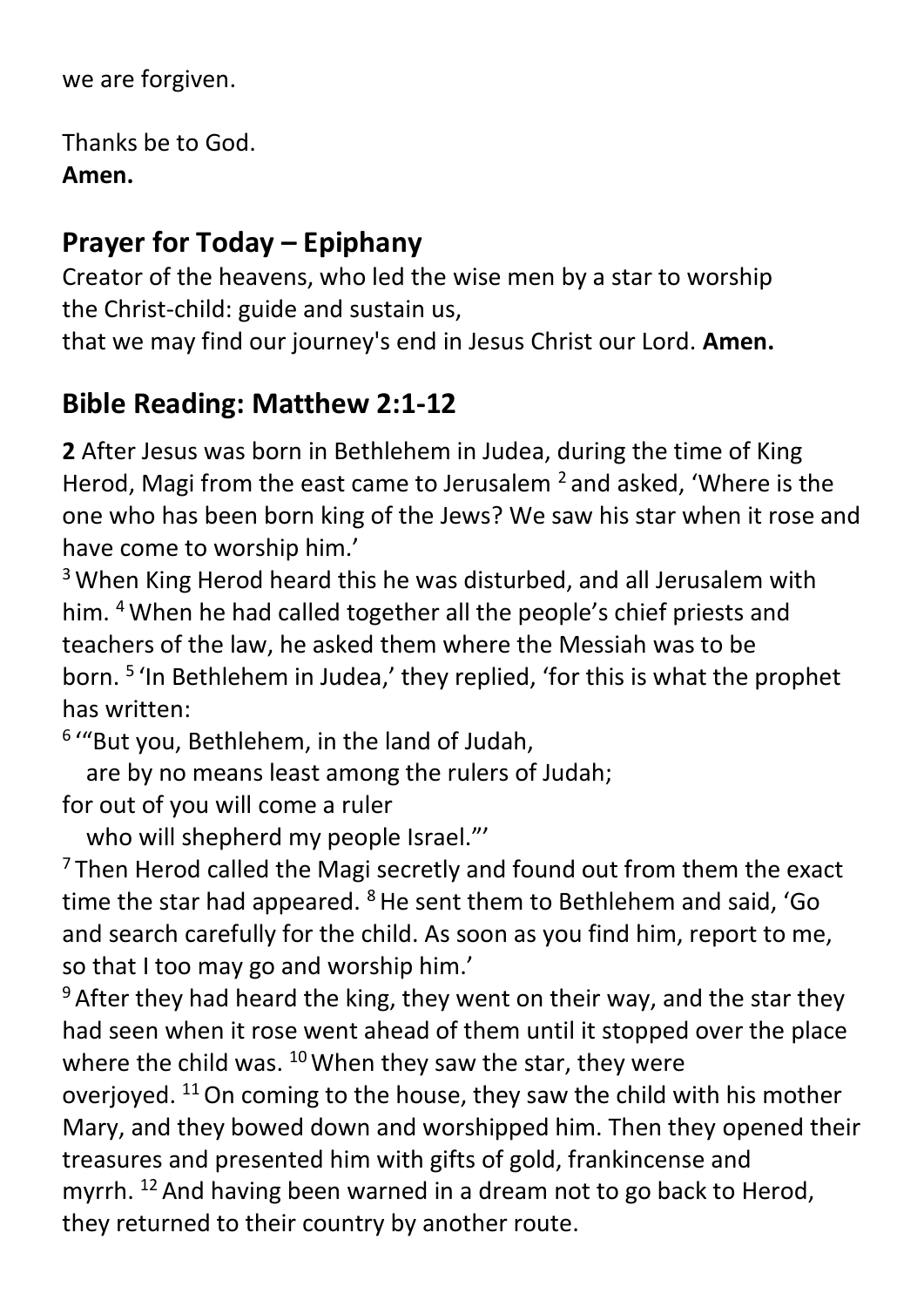## **Talk**

Happy New Year! I hope the rather strange and different Christmas wasn't too bad – we manged a zoom chat with the grandchildren and a family quiz the other evening. Lots to be thankful for as well as sadness at not seeing everyone we expected to. Thanks to all those who watched our online services over Christmas, hope you enjoyed them – and if you haven't seen them yet, they are still there on the Cudham and Downe Church YouTube channel – please subscribe to the channel too!

Epiphany – a strange word for a strange event. The word simply means 'appearing' or 'revelation' – seeing things – did you 'see' the star last week – what might have been the event 2000 years ago seen in the skies recently – the conjunction of planets Saturn and Jupiter looking like a bright star travelling across the sky – these Wise men, better called Magi, saw this and using the theories of their day, felt it pointed to a major event, a new king born – and due to its direction – in the East of where they came from.

But that's getting ahead of ourselves. There's one question that always challenges me when we read Matthew 2 and the events of the wise men visiting the baby Jesus in Bethlehem. And it's not about the gifts, significant though they are, but just how they were guided.

- 1) They were guided by a star Psalm 19:1 says 'the heavens are telling the glory of God' – God's glory seen all around us point us to something beyond ourselves – but did you notice this isn't enough
- 2) They were guided to the wrong place. They used their human intelligence and went where they thought a king would be born – in a Royal palace – in this case Jerusalem – again, this wasn't enough-human wisdom only takes us so far.
- 3) In Herod's palace did you notice it was his advisors that directed the wise men to Bethlehem – and did you notice how? They opened their bibles and quoted from the Prophet Micah- from Bethlehem will come the new ruler of God's people; yes, a new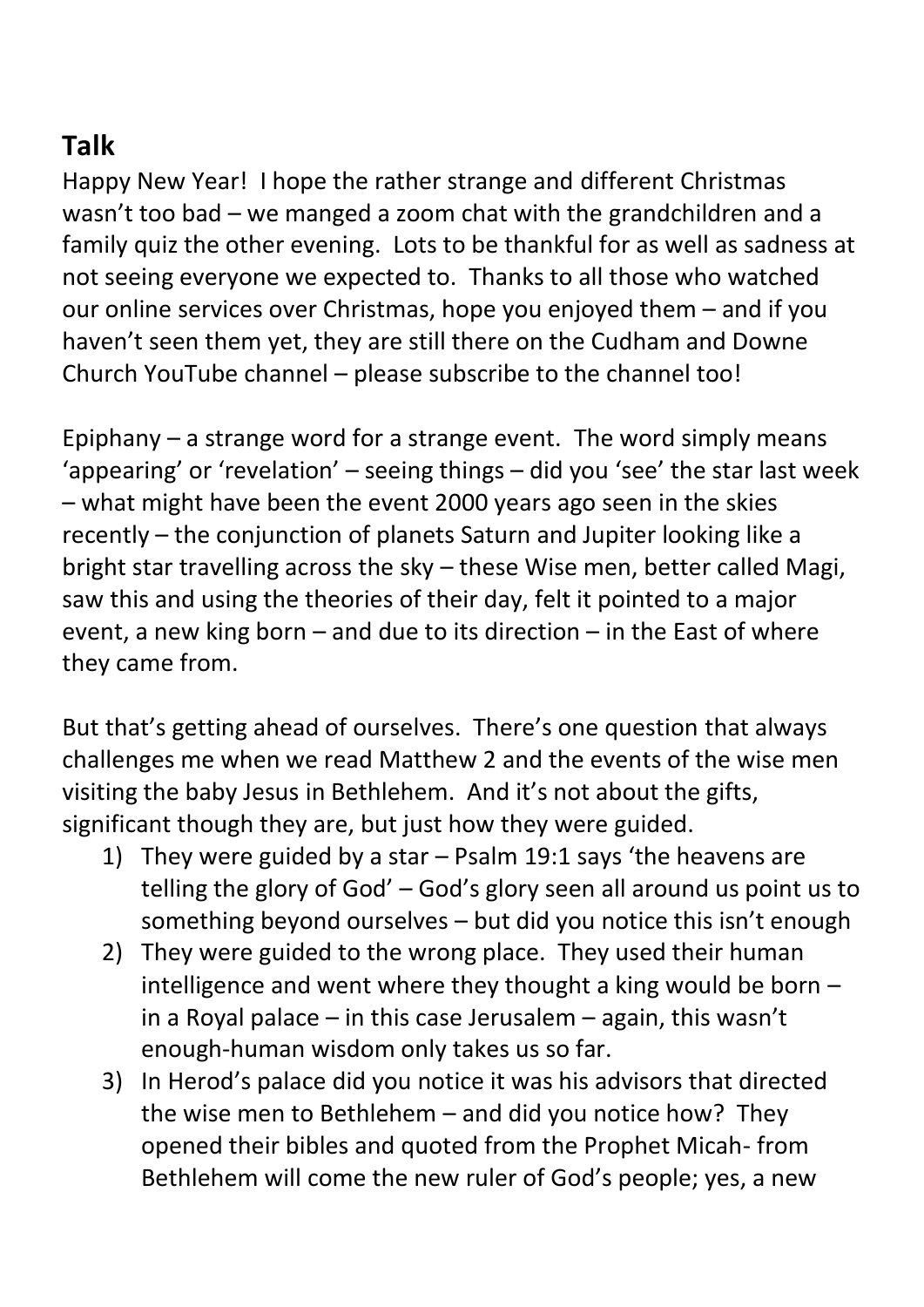King of Israel will come from there – it must have taken them some courage to say that in front of Herod, knowing his reputation!

Time for a pause…. So, Herod's advisers pointed out that what the Wise Man had discerned from the star and their own wisdom was true  $-$  a new King of Israel had been born – what now – what should they do.

Here comes the oddest thing of all – who was it who told them what to do next – from his own insecurity, it's clear – Herod says 'Go and search carefully for the child' – they now had a decision to make – do they trust God enough to take Herod's advice. They do. They go to Bethlehem still guided by the star but with the word of God now showing them where. And they find the King – not in the Royal palace – but there with Mary – and did you notice what they did as they gave their gifts – they bowed down and worshipped. They identified in this baby that he was who Herod's advisers had said – a new King, and more than a King – someone worthy of their worship.

I wonder if that might be a challenge to us as we begin what we hope is a Happy New Year – whose voice do we listen to, and how do we discern the will of God – sometimes it might be through the people we expect least, and always it will be in God's unchangeable word – and God's word always calls us to act – to step out in faith and to discover him as the wise men did – this baby born in Bethlehem is the King of all and worthy of our worship still today. Let's make the next prayer our own:-

Father God, full of wisdom and power, whose mighty arm stretches over all the earth: **we bow down in humble adoration.**

Holy Saviour, full of grace, lighting up our world: **we bow down in humble adoration.**

Spirit of the living God, full of the boundless riches available to us in Christ: **Father, Son and Holy Spirit; three in one:**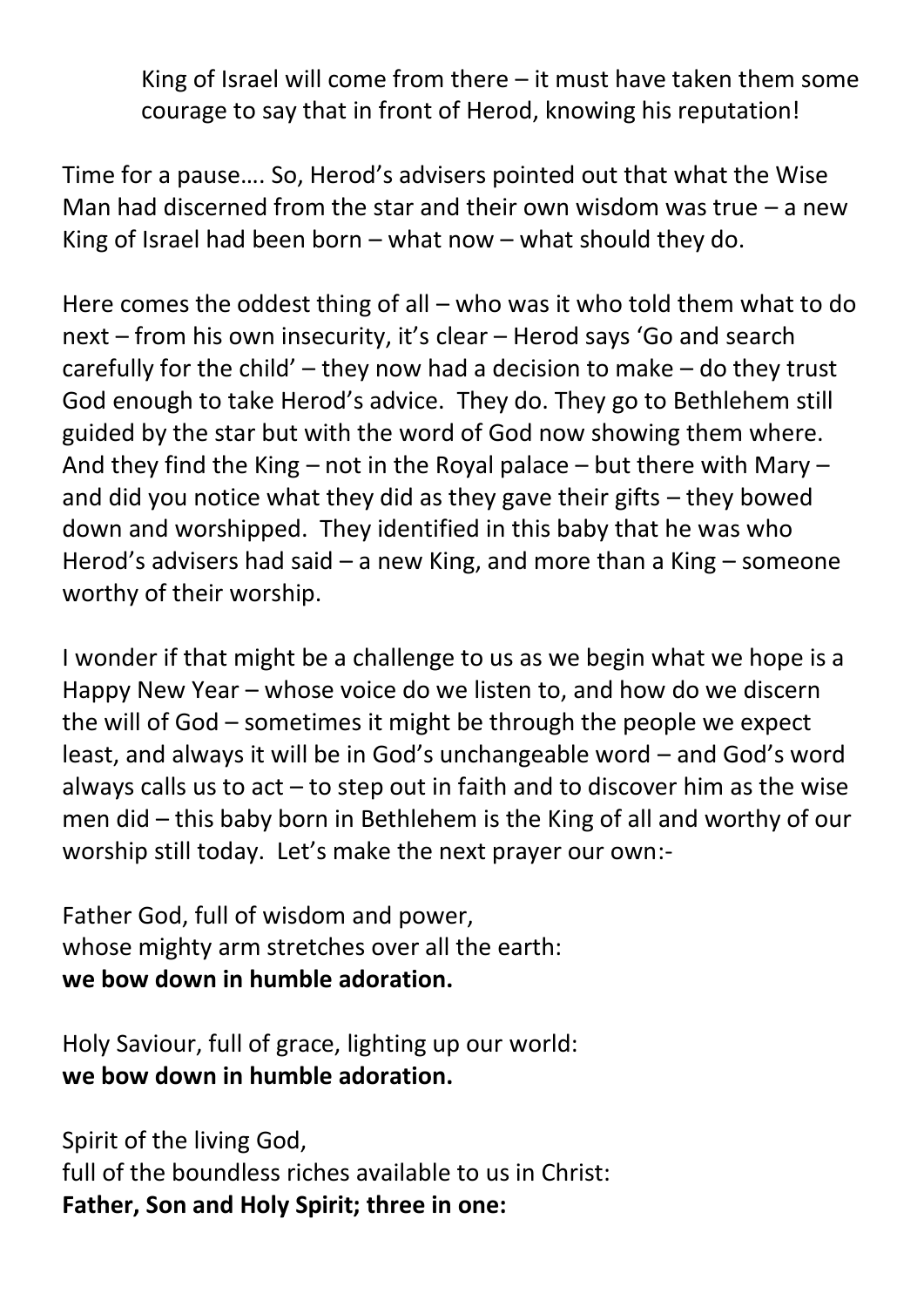**we bow down in humble adoration, open to your direction. Amen.**

### **The Creed**

Let us declare our faith in God. **We believe in God the Father, from whom every family in heaven and on earth is named.**

**We believe in God the Son, who lives in our hearts through faith, and fills us with his love.**

**We believe in God the Holy Spirit, who strengthens us with power from on high.**

**We believe in one God; Father, Son and Holy Spirit. Amen.**

### **The prayers** *–*

Lord of all our journeys, we pray for those searching for warmth and safety, for those fleeing persecution and violence, for those in temporary accommodation because their homes have been flooded or damaged – remembering particularly those affected by Storm Bella and by the earthquake in Croatia. Jesus child of the crib; **bless them with the gifts of hope and courage and may they find security in you.**

Lord of all our ups and downs,

we pray for those searching for peace of mind, for those struggling with depression, eating disorders,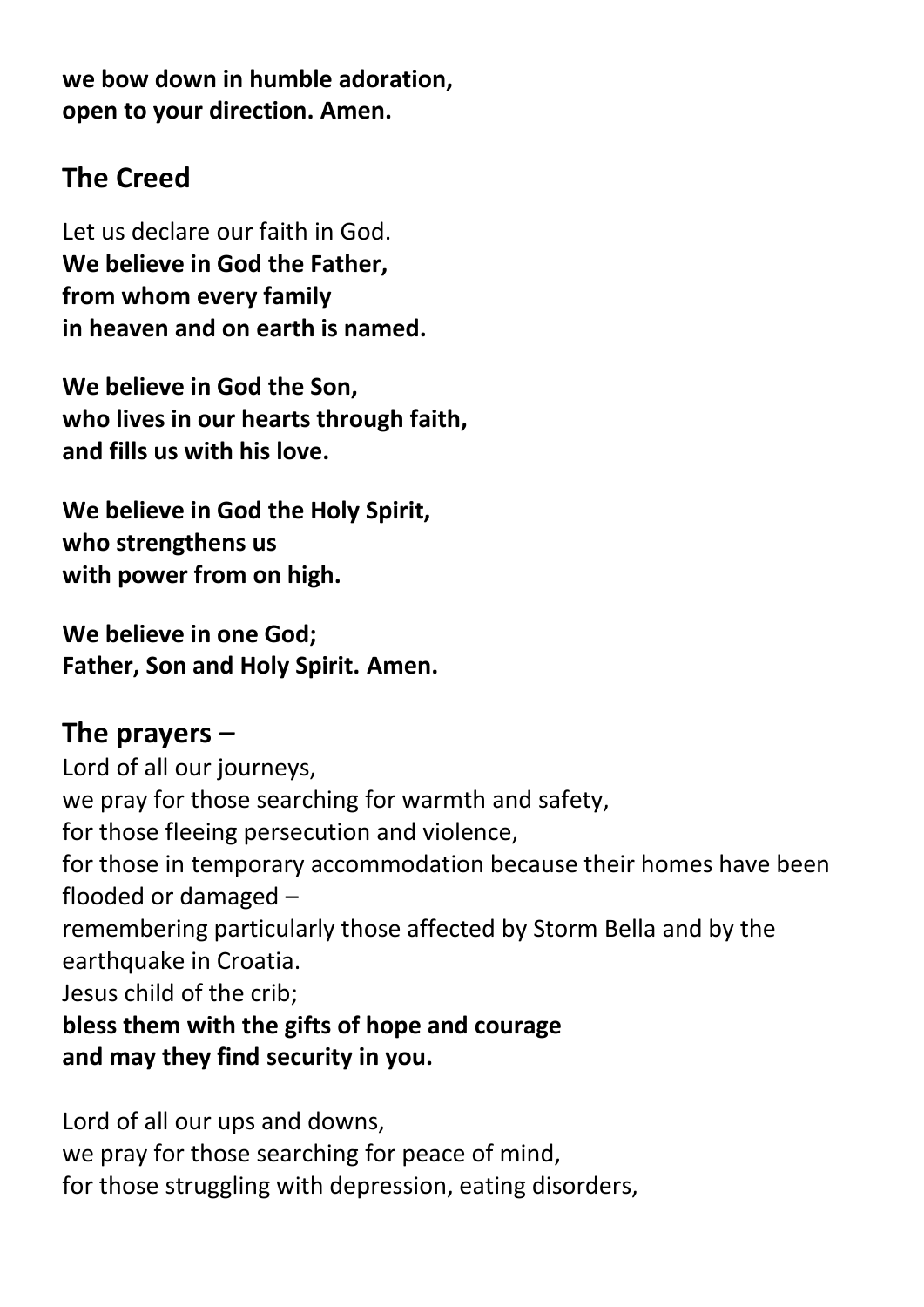addictions…and for their families, for those facing the new year with sadness of heart, or little sense of purpose, for those who face it alone. Jesus child of the crib;

**bless them with the gifts of hope and courage and may they find comfort in you.**

Lord of all wisdom,

we pray for those searching for clarity and stability,

for businesses adapting to new trade agreements,

for farmers and fishermen,

for teachers and students amid uncertain term times and new ways of learning,

for those in industries unsure when they can re-open and struggling with new regulations,

for scientists challenged by new variants of the Covid-19 virus,

for those desperate to see their families again.

Jesus child of the crib;

**bless them with the gifts of hope and courage and may they find reassurance in you.**

Lord of love,

we pray for those searching for work,

for those whose work is exhausting –

remembering especially those in the NHS and the emergency services,

for carers and those administering the new vaccines

and for those who will receive it,

for those searching for ways to feed their families and pay their bills, and for those charities and organisations trying to help them. Jesus child of the crib;

**bless them with the gifts of hope and courage and may they find strength in you.**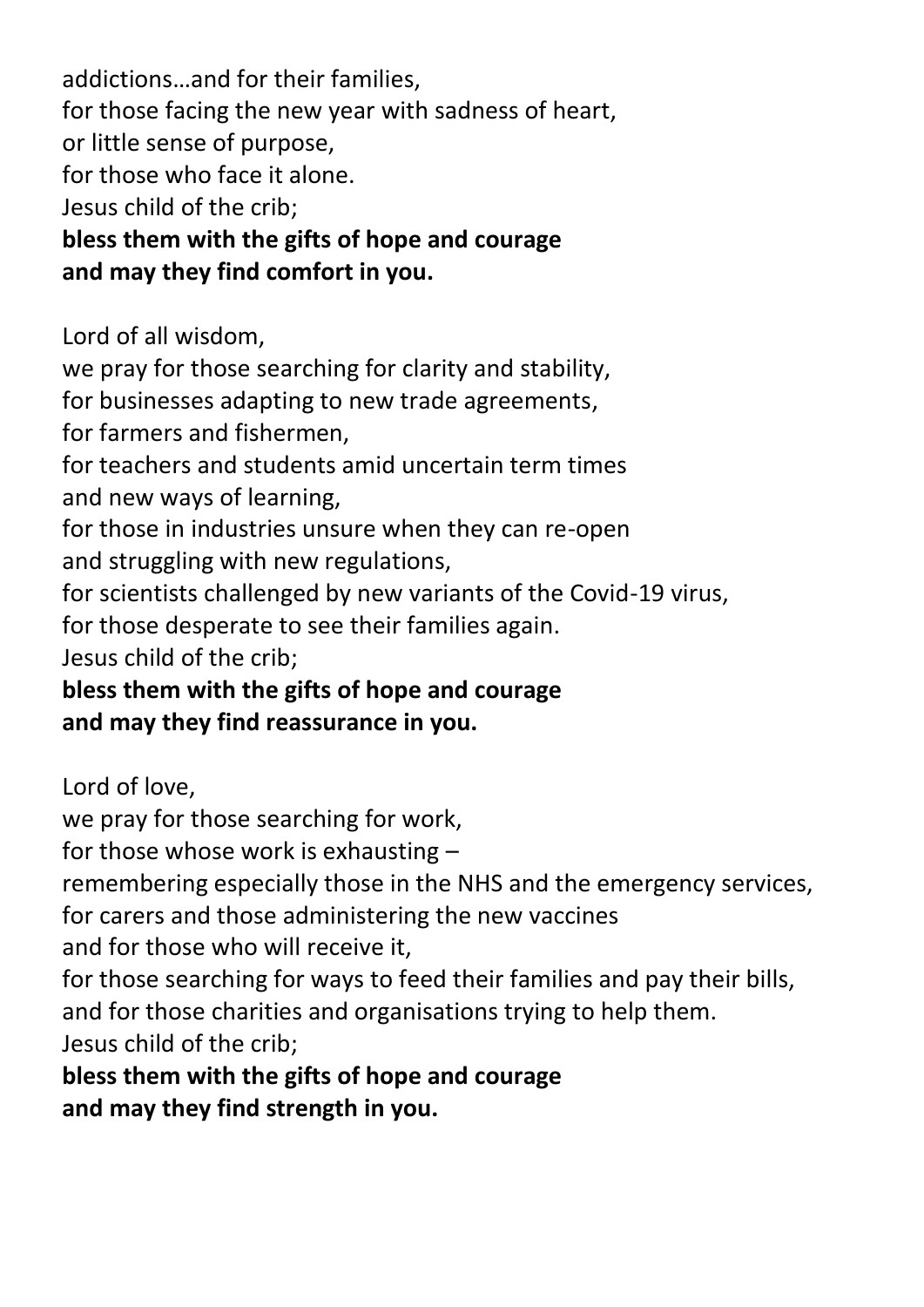Lord of us all, we pray for those searching for faith amid anxiety and loss, for your church as she reaches out to those who are isolated, grieving, or battling with big questions, and we pray for one another as we seek to offer our time and resources to our communities and those most in need. Jesus child of the crib;

#### **bless us all with the gifts of hope and courage and may we find peace in you. Amen.**

Jesus taught us to call God our Father, so in faith and trust we pray:

**Our Father in heaven, hallowed be your name, your kingdom come, your will be done, on earth as in heaven. Give us today our daily bread. Forgive us our sins as we forgive those who sin against us. Lead us not into temptation but deliver us from evil. For the kingdom, the power, and the glory are yours now and for ever. Amen.**

#### **HYMN – what child is this?**

**1 What child is this, who, laid to rest on Mary's lap is sleeping? whom angels greet with anthems sweet, while shepherds watch are keeping? This, this is Christ the King, whom shepherds worship and angels sing:**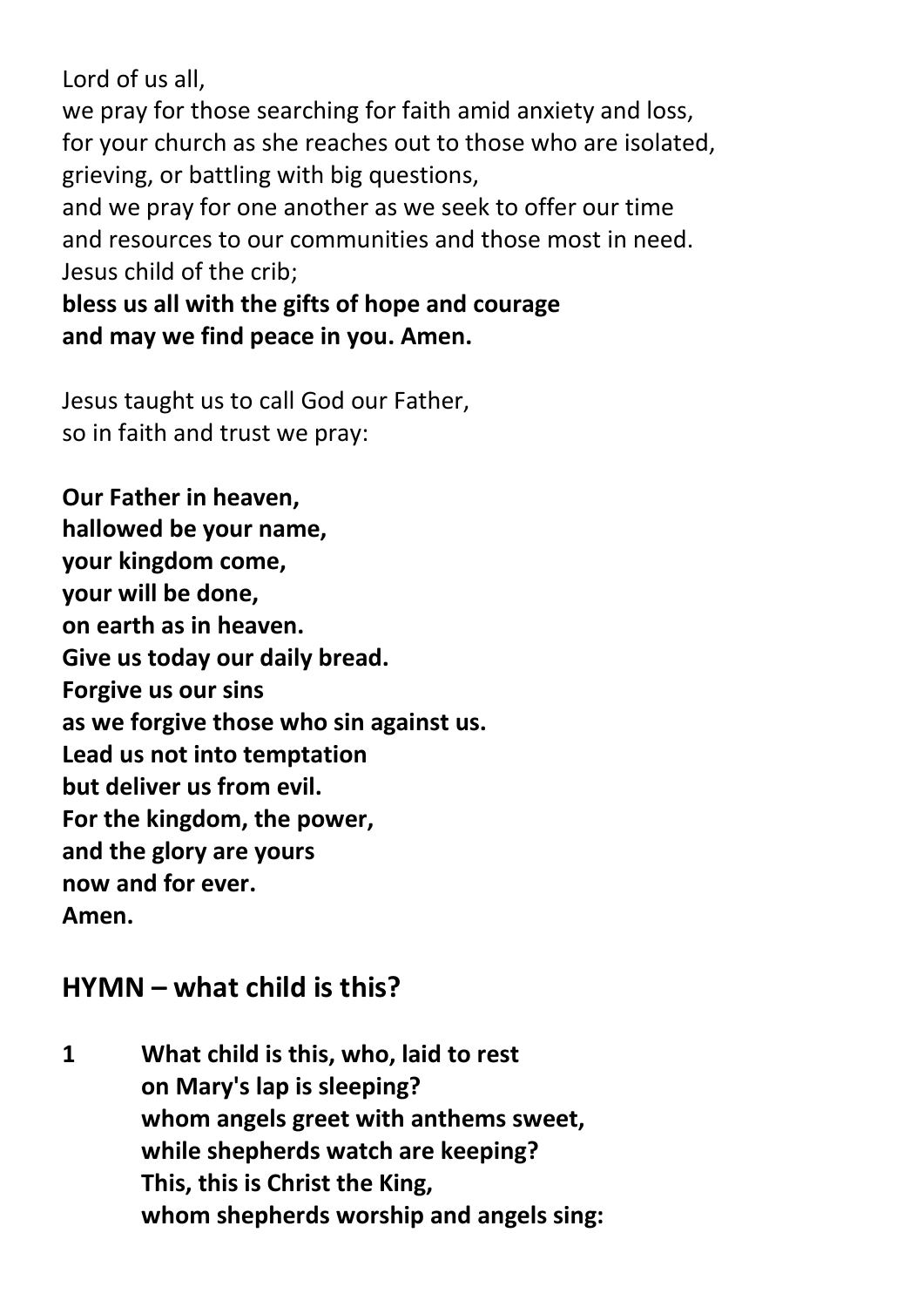**haste, haste to bring him praise the babe, the son of Mary.**

**2 Why lies he in such mean estate, where ox and ass are feeding? Come have no fear, God's son is here, his love all loves exceeding. Nails, spear, shall pierce him through, the cross be borne for me, for you: hail, hail the Saviour comes, the babe, the son of Mary.**

**3 So bring him incense, gold and myrrh, all tongues and peoples own him, the King of kings salvation brings, let every heart enthrone him: Raise, raise your song on high while Mary sings her lullaby. Joy, joy, for Christ is born the babe, the son of Mary.**

#### **Closing prayer**

**Help me to look for you** *(mime looking through binoculars)* **in any place** *(open arms wide)* **and in anybody** *(look around at other people).* Lord, as we start a new year… we do not know what this year will bring… When I am happy… When I am sad… When I am not sure… When I am very busy… All the time… **Amen.**